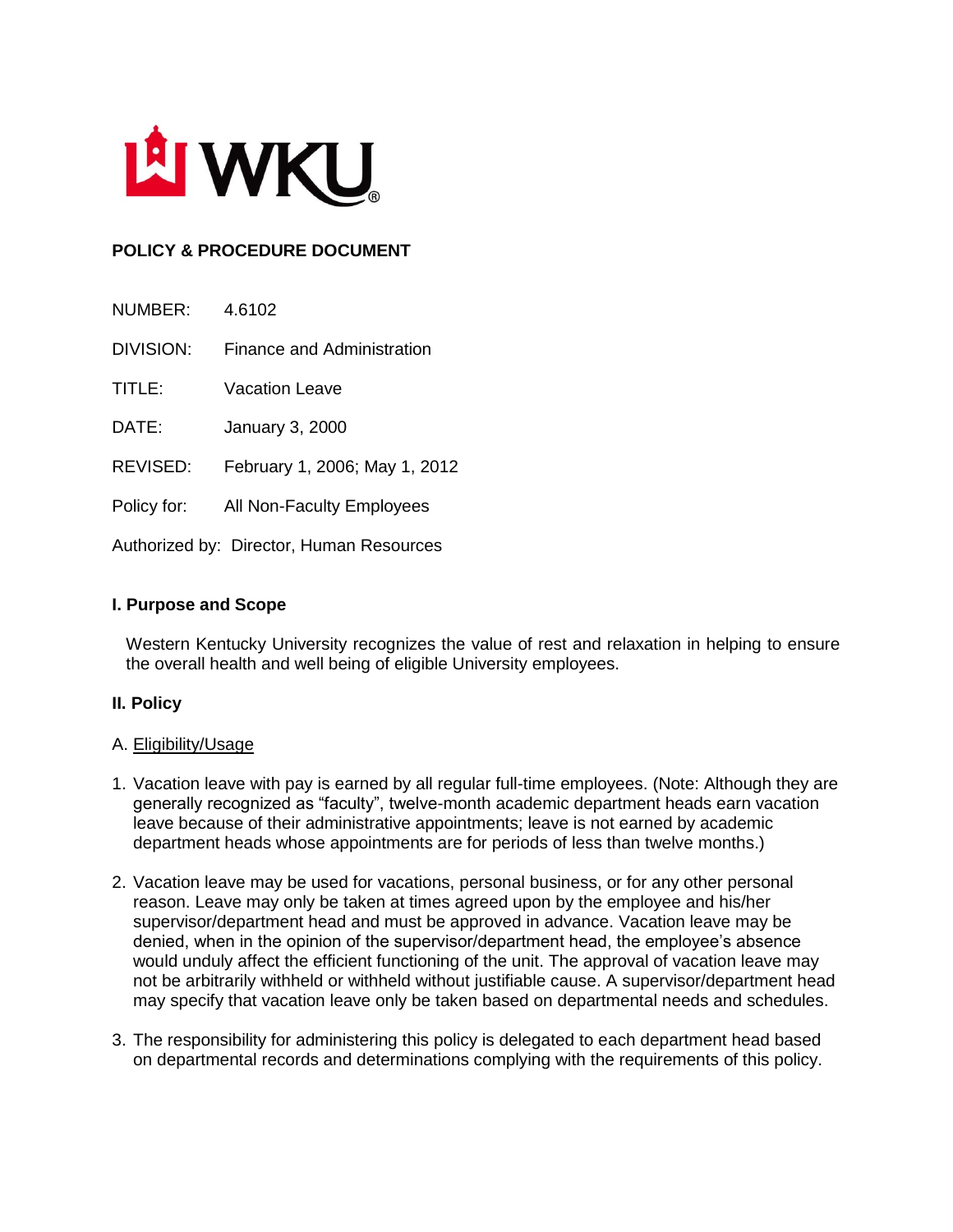- 4. Leave time should be approved by the employee's supervisor and reported through the Topnet leave reporting system no later than the last day of the following month in which the leave was used.
- B. General Rules
- 1. Vacation leave accrues based on continuous service with Western Kentucky University in a qualified position according to the following accrual schedule:

| <b>Continuous Service</b> | <b>Monthly Accrual Rate</b> | Days Per Year |
|---------------------------|-----------------------------|---------------|
| 0 thru 4 years            | 7.5 hours                   | 12            |
| 5 thru 9 years            | 9.38 hours                  | 15            |
| 10 thru 14 years          | <b>11.25 hours</b>          | 18            |
| 15 thru 19 years          | <b>13.13 hours</b>          | 21            |
| 20 years and over         | 15.00 hours                 | 24            |

2. Employees hired before July 1, 1994, accrue according to the following schedule:

| <b>Continuous Service</b> | <b>Monthly Accrual Rate</b> | Days Per Year |
|---------------------------|-----------------------------|---------------|
| 0 thru 4 years            | <b>11.88 hours</b>          | 19            |
| 5 thru 9 years            | <b>13.13 hours</b>          | 21            |
| 10 thru 14 years          | 13.75 hours                 | 22            |
| 15 thru 19 years          | <b>14.38 hours</b>          | 23            |
| 20 years or more          | 15.00 hours                 | 24            |

- 3. Vacation leave is earned on the 15th calendar day of each month. Employees who are hired on or before the 15th shall receive an accrual for that month. Employees who terminate employment prior to the 15th shall not accrue vacation leave for that month. Employees who are in an unpaid leave of absence status as of the 15th do not earn vacation leave for that month. For purposes of this policy, a leave of absence is defined as an unpaid period lasting 15 or more working days and inclusive of the 15th.
- 4. Vacation leave shall be reported in hours rounded to the nearest quarter hour increment.
- 5. Employees who work in 9, 10, or 11 month positions may only accrue and use accumulated vacation leave during their employment period.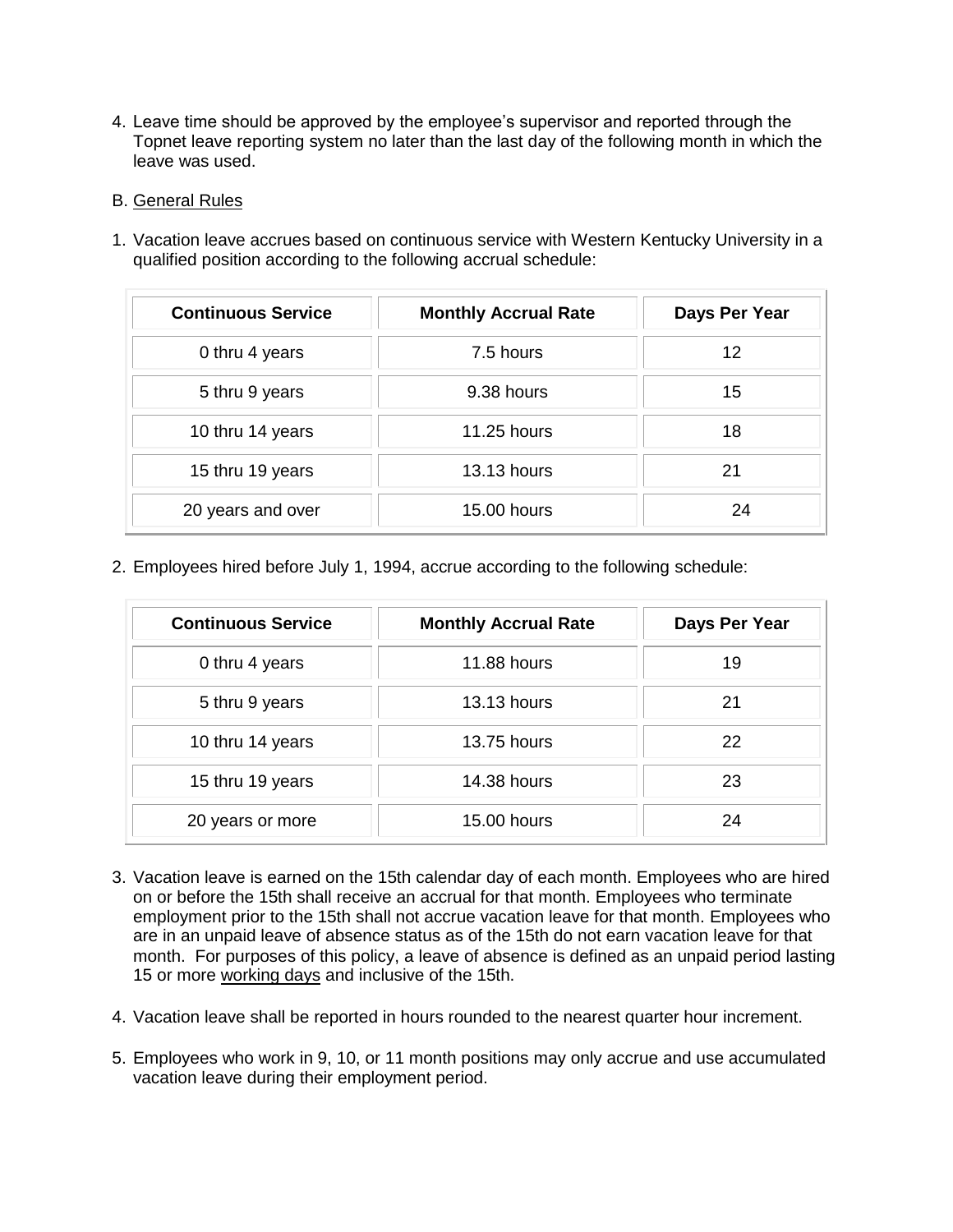- 6. Employees may not take or be granted vacation leave with pay in an amount greater than earned and accumulated.
- 7. Employees are charged with vacation leave only for days which they would otherwise work and receive pay. Should a University holiday be observed on one of the employee's regularly scheduled workdays while he/she is on vacation, he/she will not be charged vacation leave for the holiday.
- 8. There is no limit to the accumulation of earned vacation leave. However, the maximum number of days which may be carried forward from one fiscal year to the next (July 1) is 20 days (150 hours). All days in excess of 20 (150 hours) as of July 1 of each year shall be transferred to each employee's medical leave balance.
- 9. Employees who transfer or otherwise change from one University department to another shall retain his/her accrued vacation leave in the new department.
- 10. Employees who transfer to a non-covered position (for example, a transfer from an administrative position to a nine-month faculty position) shall be paid any accumulated vacation leave up to a maximum of 20 days (150 hours) at the time of the transfer.
- 11. Accumulated vacation leave may be used for an employee's own illness in cases where the employee has no medical leave balance. In such instances, the requirement for advance approval of vacation leave shall be waived.
- 12. Employees who are laid off or terminated involuntarily due to reductions in work force for reasons beyond his/her control will be given credit for prior years of continuous service upon re-employment.
- 13. Employees who terminate employment with Western Kentucky University and who are reemployed within one calendar year, shall receive his/her prior continuous service credit with the institution for vacation leave accrual purposes.
- 14. Should an employee die during the course of employment, any unused vacation leave up to the 20 day (150 hour) maximum will be paid to the employee's estate.

#### **III. Procedure**

#### A. **Compensation for Accrued Vacation Leave Upon Termination/Separation of Employment**

Employees separating from employment with Western Kentucky University shall be eligible to receive pay for up to 20 days (150 hours) of accumulated vacation leave which is unused at the date of termination/separation when the following conditions are met:

1. The employee provides appropriate notification of his/her intent to resign. Employees must provide a notice of two (2) weeks except for employees holding positions in EEO Category 10 who must provide a notice of thirty (30) days. An employee may not use accrued vacation in meeting this notification period unless approval is granted by his/her supervisor/department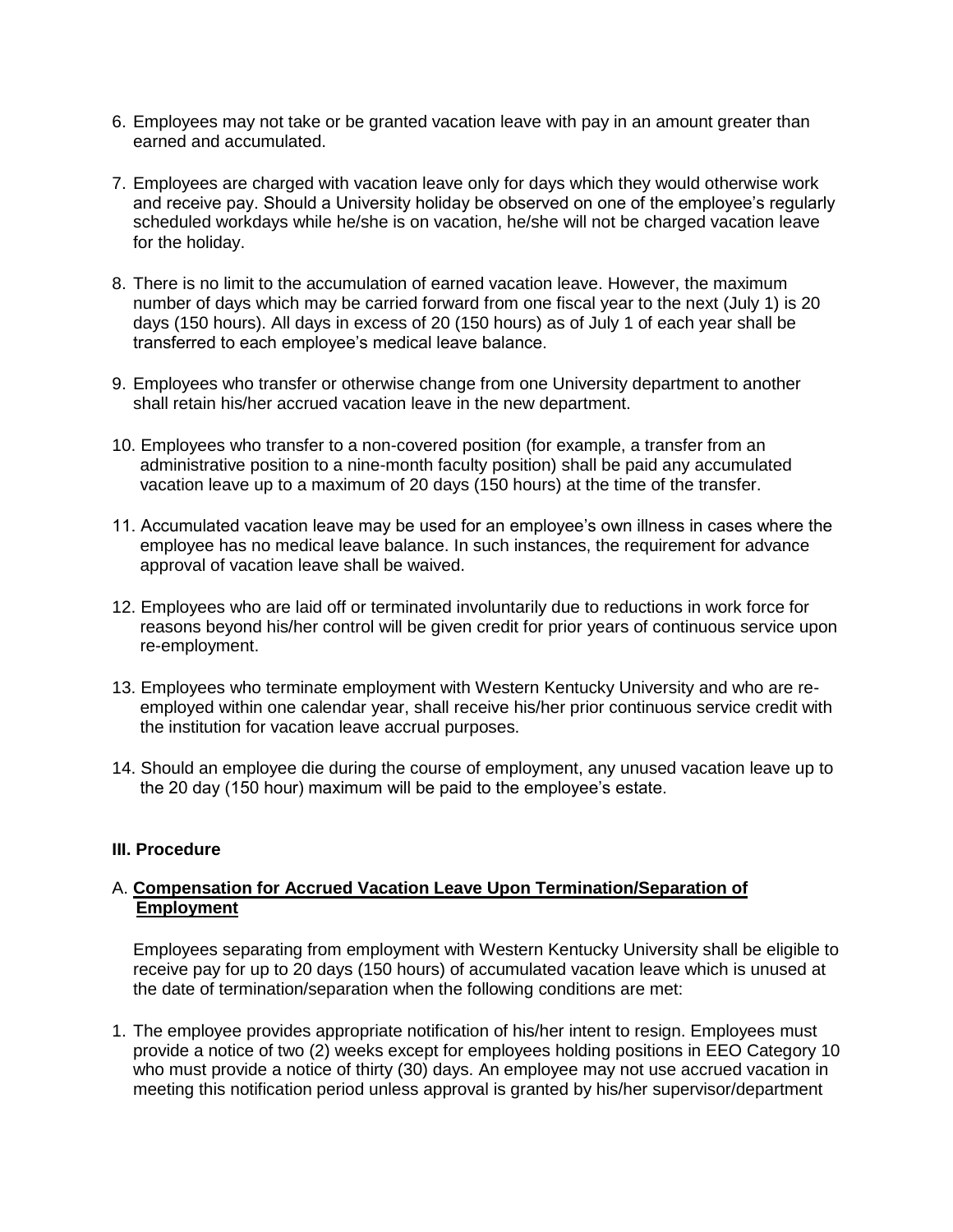head. The University reserves the right to waive, at its sole discretion, the required notification period.

- 2. The date of termination/separation is the last day the employee actually works. An exception to this rule is applicable for individuals who are on certified medical leave immediately prior to separation of employment. All payments for accumulated vacation leave shall be paid in lump sum in the employee's last payroll check (or the next available payroll check if payroll cycle has closed). Retirement contributions will not be paid by the University or by employees for lump sum vacation leave pay.
- 3. Retirement contributions *will be* paid by the University and appropriate deductions withheld from vacation pay for employees who are members of the Kentucky Teachers' Retirement System (KTRS).

For employees who are participants in the Optional Retirement Plan (ORP: TIAA-CREF, ING, AIG) or who are members of the Kentucky Employees' Retirement System (KERS), retirement contributions *will not be* paid by the University nor withheld from employee

# **IV. Exclusions / Special Exceptions to Policy**

- A. Athletic coaches are not eligible to earn vacation leave with pay as stated in this policy.
- B. Academic Department Heads whose appointments are for periods of less than twelve months do not earn vacation leave with pay as stated in this policy.
- C. Special Exception for Campus Police Officers
- 1. Vacation leave accrues based on continuous service with Western Kentucky University in a qualified position according to the following accrual schedule:

| <b>Continuous Service</b> | <b>Monthly Accrual Rate</b> | Days Per Year |
|---------------------------|-----------------------------|---------------|
| 0 thru 4 years            | 8.00 hours                  | 12            |
| 5 thru 9 years            | 10.00 hours                 | 15            |
| 10 thru 14 years          | 12.00 hours                 | 18            |
| 15 thru 19 years          | 14.00 hours                 | 21            |
| 20 years and over         | 16.00 hours                 | 24            |

2. Employees hired before July 1, 1994, accrue according to the following schedule: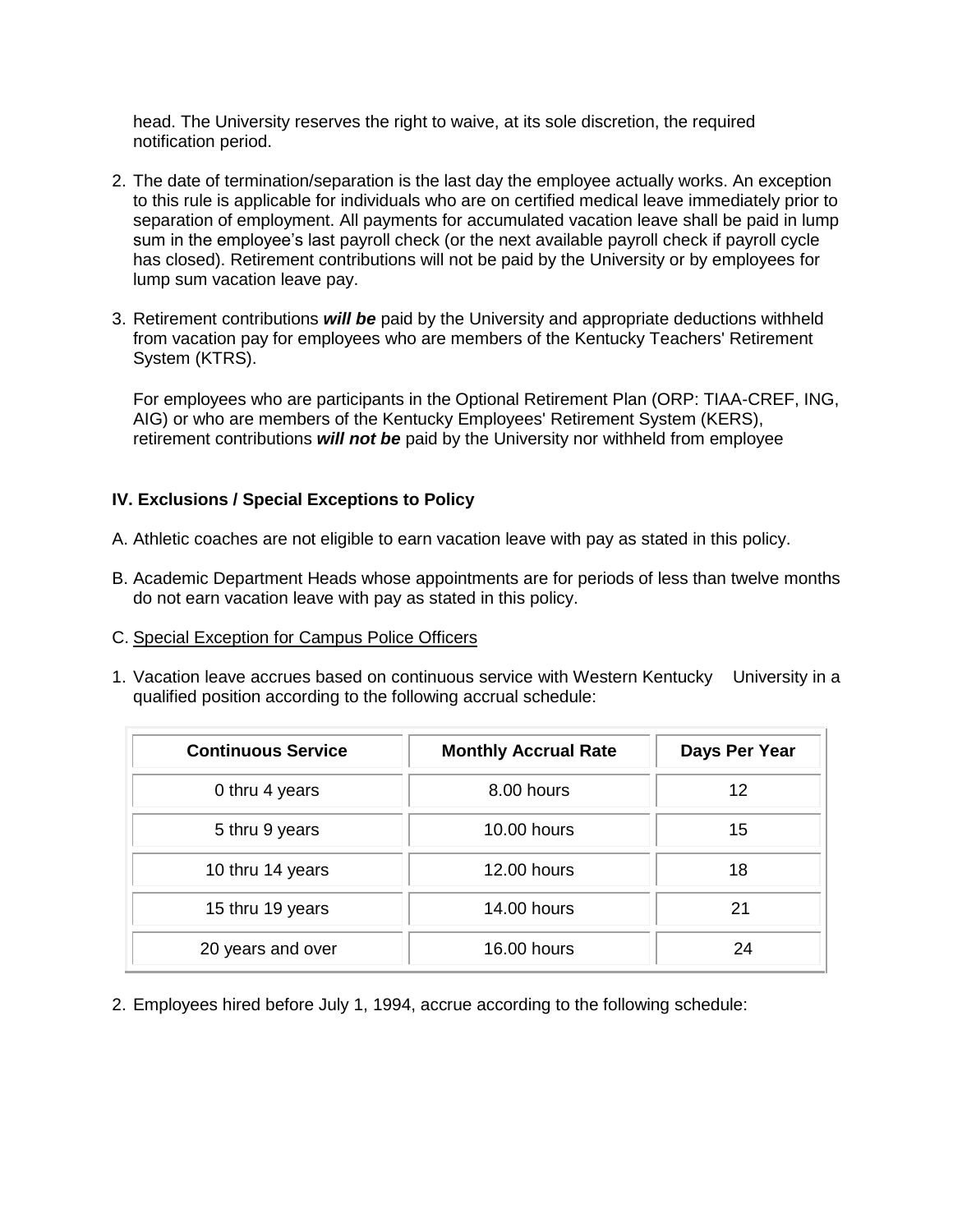| <b>Continuous Service</b> | <b>Monthly Accrual Rate</b> | Days Per Year |
|---------------------------|-----------------------------|---------------|
| 0 thru 9 years            | <b>14.00 hours</b>          | 21            |
| 10 thru 14 years          | <b>14.66 hours</b>          | 22            |
| 15 thru 19 years          | 15.34 hours                 | 23            |
| 20 years and over         | 16.00 hours                 | 24            |

- 3. Police Officers separating from employment with Western Kentucky University shall be eligible to receive pay for up to 20 days (160 hours) of accumulated vacation leave which is unused at the date of termination/separation when the following conditions are met:
	- a. The officer provides appropriate notification of his/her intent to resign. Officers must provide a notice of two (2) weeks. An employee may not use accrued vacation in meeting this notification period unless approval is granted by his/her supervisor/department head. The University reserves the right to waive, at its sole discretion, the required notification period.
	- b. The date of termination/separation is the last day the officer actually works. An exception to this rule is applicable for individuals who are on certified medical leave immediately prior to separation of employment. All payments for accumulated vacation leave shall be paid in lump sum in the officer's last payroll check (or the next available payroll check if payroll cycle has closed). Retirement contributions will not be paid by the University or by employees for lump sum vacation leave pay.

# D. Special Exception for Retirees

Employees who are members of KTRS or KERS who terminate due to gaining official retirement status may elect to remain on the payroll through the last day of accumulated vacation (maximum of 20 days or 150 hours) so that retirement credit is earned. Retirement contributions will be paid by the University and appropriate deductions withheld from employee paychecks in such cases.

Should a KTRS retiree elect to receive his/her accumulated vacation leave in lump sum payment, retirement contributions will be paid by the University and withheld from his/her earnings.

Should a KERS retiree elect to receive his/her accumulated vacation leave in lump sum, no retirement contributions will be paid by the University or withheld from employee earnings.